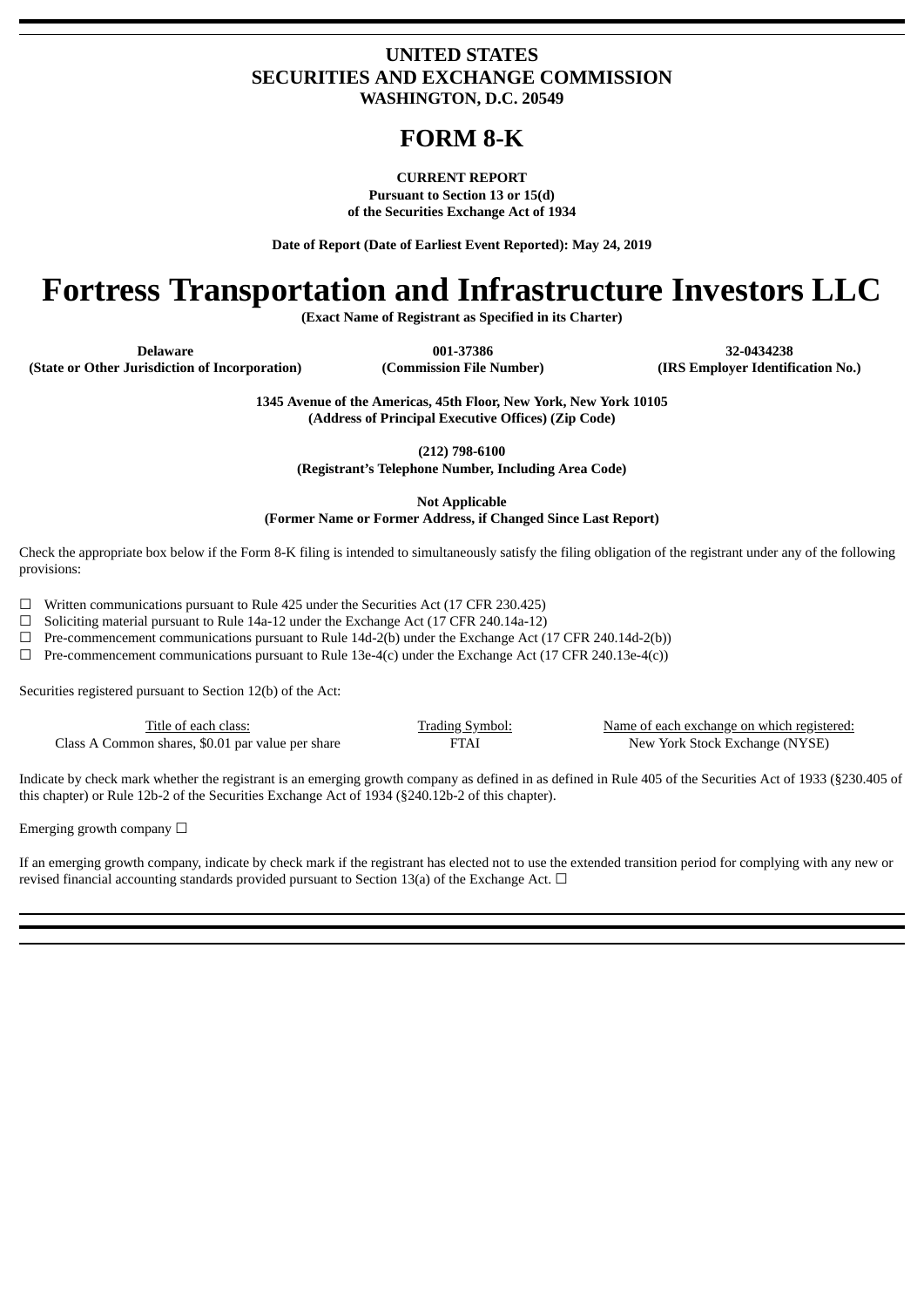#### **Item 5.07. Submission of Matters to a Vote of Security Holders.**

At the 2019 Annual Meeting of Shareholders (the "Annual Meeting") held on May 24, 2019, the shareholders of Fortress Transportation and Infrastructure Investors LLC (the "Company") voted on the matters described below.

1. The Company's shareholders elected two Class I directors, who comprise all the directors of such class, to serve until the 2022 Annual Meeting of Shareholders and until their respective successors are duly elected or appointed and qualified. The numbers of shares that voted for the election of such directors, withheld authority to vote for such directors, and represented broker non-votes with respect to this proposal are summarized in the table below.

| Director Nominee | Votes For  | Votes Withheld | Broker Non-Votes* |
|------------------|------------|----------------|-------------------|
| Paul R. Goodwin  | 41,396,369 | 5.095.744      | 17,207,204        |
| Ray M. Robinson  | 41,383,406 | 5,108,707      | 17,207,204        |

\* Broker non-votes are instances where a broker holding shares of record for a beneficial owner does not vote the shares because it has not received voting instructions from the beneficial owner and therefore is precluded by the rules of the New York Stock Exchange ("NYSE") from voting on a particular matter. Under NYSE rules, when a broker holding shares in "street name" does not receive voting instructions from a beneficial owner, the broker has discretionary authority to vote on certain routine matters but is prohibited from voting on non-routine matters. Brokers who did not receive instructions were not entitled to vote on the election of directors, but they were entitled to vote on the ratification of the appointment of the independent registered public accounting firm.

2. The Company's shareholders ratified the appointment of Ernst & Young LLP as the Company's independent registered public accounting firm for the fiscal year ending December 31, 2019. The numbers of shares that voted for, against and abstained from voting for or against the ratification of the selection of Ernst & Young LLP are summarized in the table below.

| /ntes<br>∹∩r<br>$\sim$    | ∵∨ntr    | ons<br>$\sim$<br>- - |
|---------------------------|----------|----------------------|
| 303<br>ch<br>$\Lambda$ Q1 | $\Omega$ | 0 כי כי<br>168.338   |